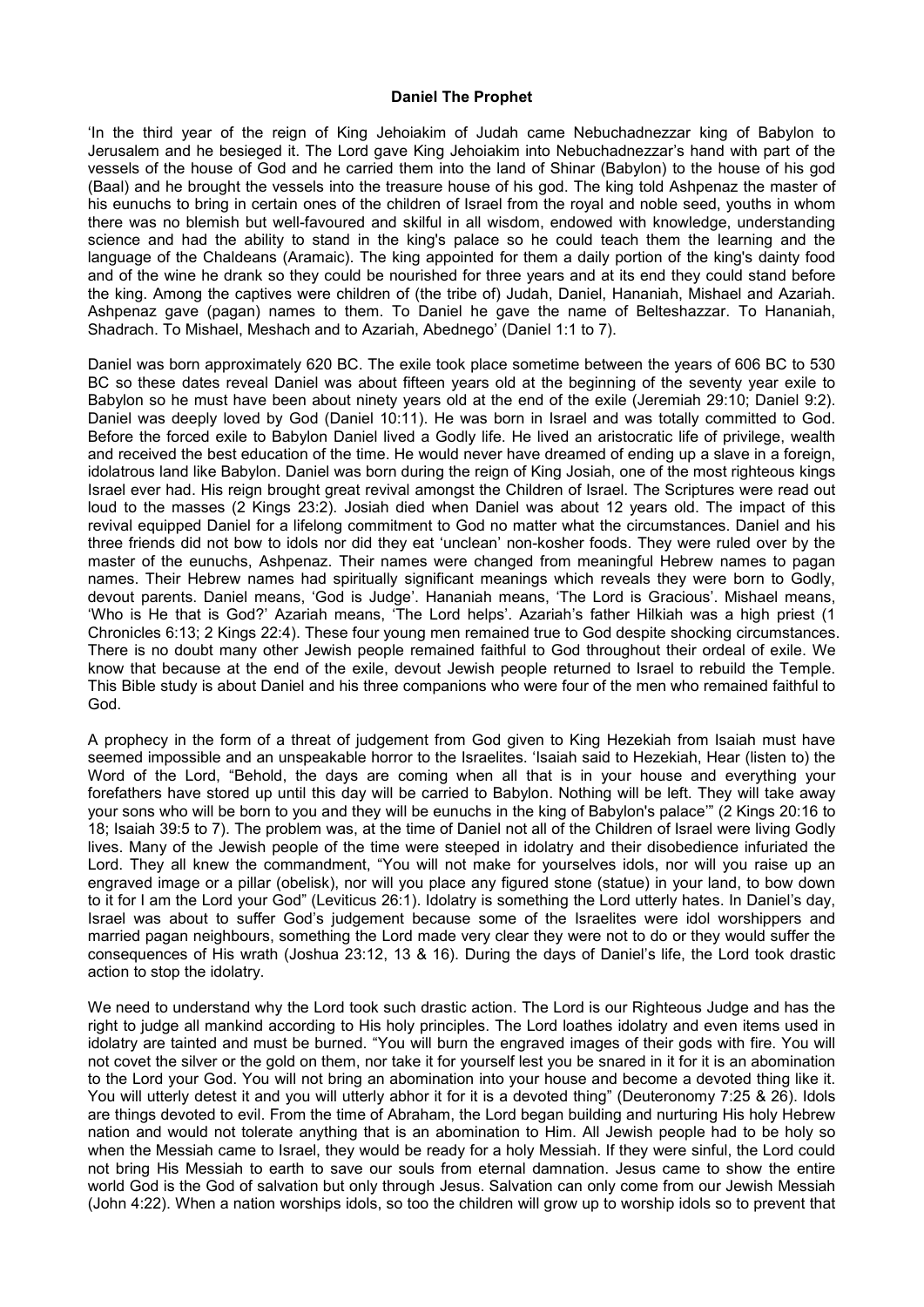from happening, the entire population had to be stopped. While in Babylon, many families continued their Jewish lives. Ancient documents reveal business deals, land purchases, tax records, olive oil deliveries, Jewish names, and a Jewish community in Babylon called 'the City of Judah' was once built there.The Jewish people exiled to Babylon were allowed to live together in their own communities, follow their own laws and traditions and raise their children in their own way, believing in the God of Abraham, Isaac and Jacob. Many Jewish people remained in Babylon and Persia after their release from exile. Proof of that can be seen by the 'wise men from the east' who visited Jesus and gave Him the gifts of gold, frankincense and myrrh after He was born in Bethlehem (Matthew 2:1 & 2). The 'wise men' would have been Jewish because they came to worship the Jewish Messiah. After they had been exiled to Babylon, the Jewish people sought an answer from the Lord to ask, "Why?" When they realised their idolatry was to blame for the exile, they repented and have never again been involved in any idolatry, but it took seventy years of exile to come to the point of repentance.

Daniel's family were righteous Jews who were victims of the collective judgement of God because of the sins of others. Nebuchadnezzar took almost all of the Jews captive. Only the poorest farmers were left in Israel to work in the fields (2 Kings 24:14; 25:12). Hebrew was the spoken and written language of all Jewish people living in Israel. They were snatched away from their homeland, away from their Godly homes and suffered terribly as slaves but their desire to follow the Lord went with them, even to the foreign land ruled by evil idolatrous men and through the most dreadful situation. While there the Lord prospered Daniel and at times he occupied high office in both the Babylonian and Persian Empires. Babylon was the scene of Daniel's initial ministry and was one of the major cities of the known world. The captive Israelites yearned for Jerusalem. 'By the rivers of Babylon, there we sat down. Yes we wept when we remembered Zion. On the willows in its midst we hung up our harps. For there (in Babylon) those who led us captive asked us for songs. Those who tormented us demanded songs of joy. "Sing us one of the songs of Zion!" How can we sing Yahweh's song in a foreign land? If I forget you Jerusalem, let my right hand wither and forget its skill. Let my tongue stick to the roof of my mouth if I do not remember you, if I do not prefer Jerusalem above my chief joy' (Psalm 137:1 to 6).

Daniel maintained his righteousness before the Lord. He made a decision not to eat what the pagans ate but would only eat kosher food the Jewish people eat according to the Laws of Moses. He was taking a risk refusing food from the king's table. Even Ashpenaz was frightened. Daniel and his three friends ate only kosher food and the Lord blessed them. 'Daniel purposed in his heart he would not defile himself with the king's dainty (non-kosher) food nor with the wine he drank. He requested of Ashpenaz, he might not defile himself. God made Daniel to find kindness and compassion in the sight of Ashpenaz. Ashpenaz said to Daniel, "I fear my lord the king who has appointed your food and your drink. Why should he see your faces looking worse than the youths who are of your own age? Would you endanger my head with the king?" Daniel said to the steward whom Ashpenaz had appointed over Daniel, Hananiah, Mishael and Azariah, "Prove your servants I beg you for ten days and let them give us vegetables to eat and water to drink. Then let our faces be looked on before you and the face of the youths who eat of the king's dainty food and as you see, deal with your servants." So he listened to them in this matterand proved them ten days. At the end of ten days their faces appeared healthier and they were fatter in flesh than all the youths who ate of the king's dainty food. The steward took away their dainty food and the wine and gave them vegetables. As for these four youths, God gave them knowledge and skill in all learning and wisdom. Daniel had understanding in all visions and dreams. At the end of the days (three years) the king had appointed for bringing them in, Ashpenaz brought them in before Nebuchadnezzar' (Daniel 1:8 to 18).

In chapter two we read about King Nebuchadnezzar who was obviously a little bit mad. He had a dream he could not understand. He demanded his sorcerers, magicians, astrologers and the Chaldeans tell him the dream and the interpretation but of course they could not read his mind so they were all going to be killed including Daniel and his friends (Daniel 2:1 to 12). Daniel asked Arioch the king's captain for time and took the matter to the Lord and asked Hananiah, Mishael and Azariah to pray also, so Daniel and his companions would not perish with the rest of the so-called wise men of Babylon. The secret was revealed to Daniel in a vision. Daniel's response was praise.'Daniel blessed the God of heaven' (Daniel 2:19). 'Daniel said to Arioch, "Do not destroy the wise men of Babylon. Take me in before the king and Iwill show to the king the interpretation." Arioch brought Daniel before the king in haste and said to him, "I have found a man of the children of the captivity of Judah who will make known to the king the interpretation'" (Daniel 2:17 to 19, 24 & 25). With the help of the Lord, Daniel was able to tell the king his dream and the interpretation. Once again this reveals the deep relationship Daniel had with the Lord despite his dreadful circumstances. Daniel was blessed because he did not cower at the threat of death but turned to the Lord for help. 'The king made Daniel great and gave him many great gifts. The king made him to rule over the whole province of Babylon and to be chief governor over all the wise men of Babylon. Daniel requested of the king, and he appointed Shadrach, Meshach and Abednego over the affairs of the province of Babylon but Daniel was in the gate of the king' (Daniel 2:48 & 49).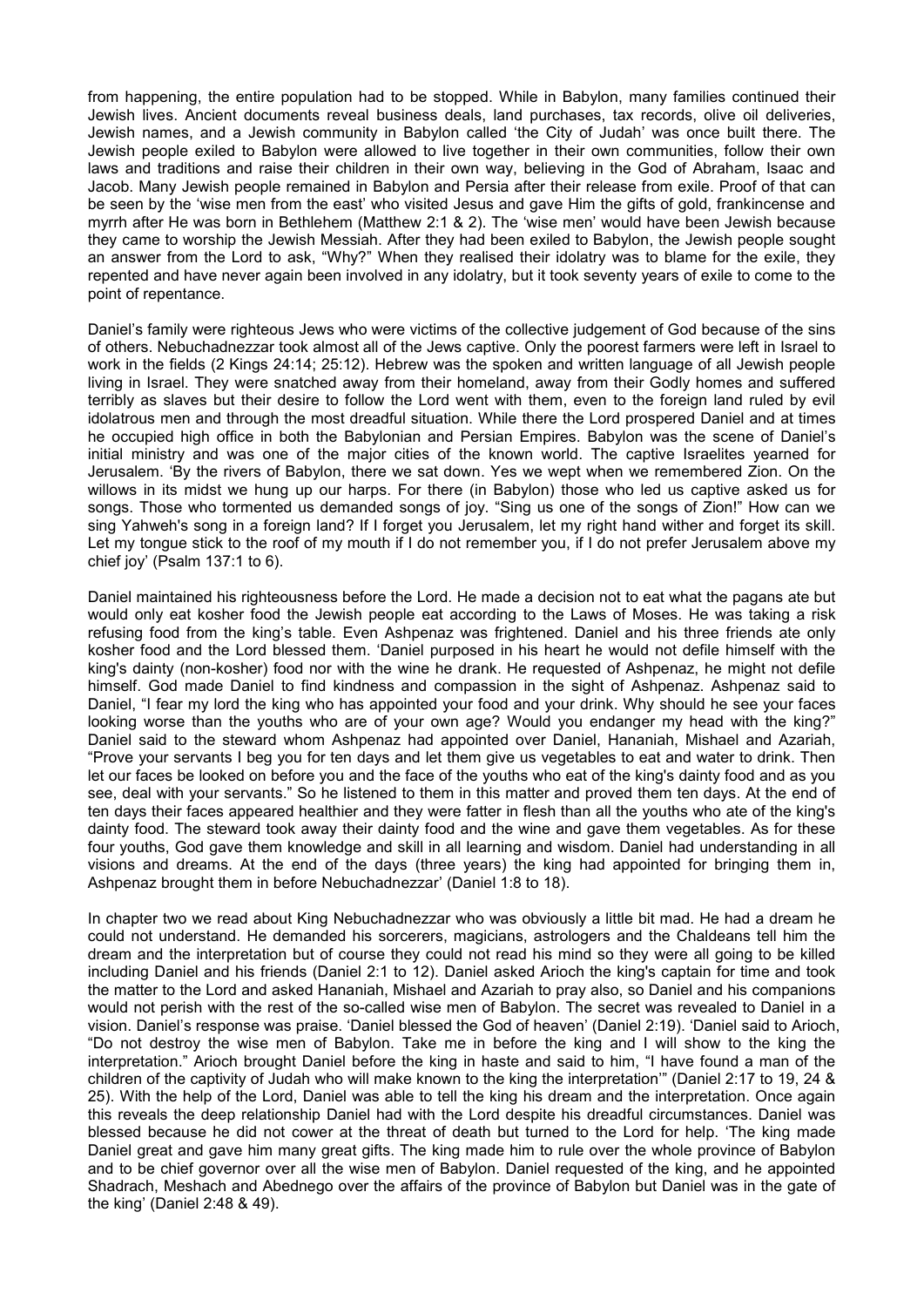In chapter three we see Hananiah, Mishael and Azariah's solid commitment to the Lord. In the face of death, they obeyed the Lord and were saved by the Lord. King Nebuchadnezzar had an enormous golden statue made in his image. Every person in Babylon had to fall down and worship the king's image whenever they heard any kind of music and whoever did not worship the image of the king would be thrown into a furnace and burned alive (Daniel 3:1 to 11). These three righteous young men continued to worship the Lord. Knowing they were sure to die a terrible death, they continued to refuse to bow down and worship the image of King Nebuchadnezzar. They had no idea the Lord would rescue them so their faith must have been very strong. 'Nebuchadnezzar asked them, "Is it on purpose, Shadrach, Meshach and Abednego, you do not serve my god nor worship the golden image which I have set up? If you are ready, whenever you hear the sound of the horn, flute, zither, lyre, harp, pipe and all kinds of music to fall down and worship the image which I have made, well and good, but if you do not worship, you will be cast the same hour into the midst of a burning fiery furnace and who is that God Who will deliver you out of my hands?" Shadrach, Meshach and Abednego answered King Nebuchadnezzar, "We have no need to answer you in this matter. If it be so, our God Whom we serve is able to deliver us from the burning fiery furnace and he will deliver us out of your hand, O king. But if not, let it be known to you, O king, we will not serve your gods nor worship the golden image which you have set up'" (Daniel 3:14 to 18). How many modern Christians could have that strength of character and faith?

The king was furious. By the way Hananiah, Mishael and Azariah spoke to the king, they seemed to consider him somewhat of a fool, and their words showed their remarkably strong faith and complete trust in the Lord. Nebuchadnezzar ordered the furnace to be heated seven times hotter than normal and for the three young men to be tossed into the heated furnace. What happened next was astonishing because hundreds of years before Jesus was born on earth He came to their rescue. 'King Nebuchadnezzar was astonished and rose up in haste. He said to his counsellors, "We cast three bound up men into the midst of the fire." They answered, "True, O king." He said, "Look, I see four men loose, walking in the midst of the fire and they have no hurt and the aspect of the fourth islike the Son of God." Nebuchadnezzar came near to the mouth of the burning fiery furnace and said, "Shadrach, Meshach and Abednego, you servants of the Most High God, come forth and come here." Shadrach, Meshach and Abednego came forth out of the midst of the fire. The satraps, the deputies, the governors and the king's counsellors, being gathered together, saw these men. The fire had no power over their bodies nor was the hair of their head singed, neither were their clothes burned nor had the smell of fire passed onto them. Nebuchadnezzar said, "Blessed be the God of Shadrach, Meshach and Abednego, Who has sent His Angel and delivered His servants who trusted in Him. They have changed the king's word and have yielded their bodies so they might not serve nor worship any god except their own God. Therefore I make a decree, every people, nation and language that speaks anything evil against the God of Shadrach, Meshach and Abednego, will be cut in pieces and their houses will be made a dunghill because there is no other God who is able to deliver after this sort." The king promoted Shadrach, Meshach and Abednego in the province of Babylon' (Daniel 3:19 to 30).

Daniel the prophet always spoke the truth even when his life was at stake. He warned King Nebuchadnezzar he was going to lose his kingdom. By this time Nebuchadnezzar knew better than to argue with Daniel because the Lord always stood by Daniel no matter what the pagans tried to do to him. Once again the crazed king had one of his dreams and told Daniel so it could be interpreted (Daniel 4:1 to 18). Daniel was so awestruck by the dream he was speechless for a while (Daniel 4:19). A short time later Daniel was able to give the interpretation. "This is the interpretation O king, and it is the decree of the Most High, which is come on my lord the king. You will be driven from men and your dwelling will be with the animals of the field, and you will be made to eat grass like oxen. You will be wet with the dew of the sky and seven times (years) will pass over you until you know the Most High rules in the Kingdom of men and gives it to whoever He will. They commanded to leave the stump of the roots of the tree. Your kingdom will be sure to you. After (seven years) you will have known the heavens do rule. Therefore O king, let my counsel be acceptable to you and break off your sins by righteousness, and your iniquities by showing mercy to the poor, if there may be a lengthening of your tranquillity." All this came on the King Nebuchadnezzar. At the end of twelve months he was walking in the royal palace of Babylon. The king said, "Is not this great Babylon, which I have built for the royal dwelling place by the might of my power and for the glory of my majesty?" While the word was in the king's mouth there came a voice from the sky saying,"O King Nebuchadnezzar, to you it is spoken. The kingdom is departed from you. You will be driven from men and your dwelling will be with the animals of the field. You will be made to eat grass like oxen and seven times (years) will pass over you until you know the Most High rules in the Kingdom of men and gives it to whoever He will." The same hour was this fulfilled on Nebuchadnezzar. He was driven from men and ate grass like oxen. His body was wet with the dew of the sky, until his hair was grown like eagles' feathers and his nails like birds' claws. "At the end of the days (seven years) I, Nebuchadnezzar, lifted up my eyes to heaven and my understanding returned to me. I blessed the Most High and I praised and honoured Him who lives forever, for His dominion is an everlasting dominion and His Kingdom from generation to generation. All the inhabitants of the earth are reputed as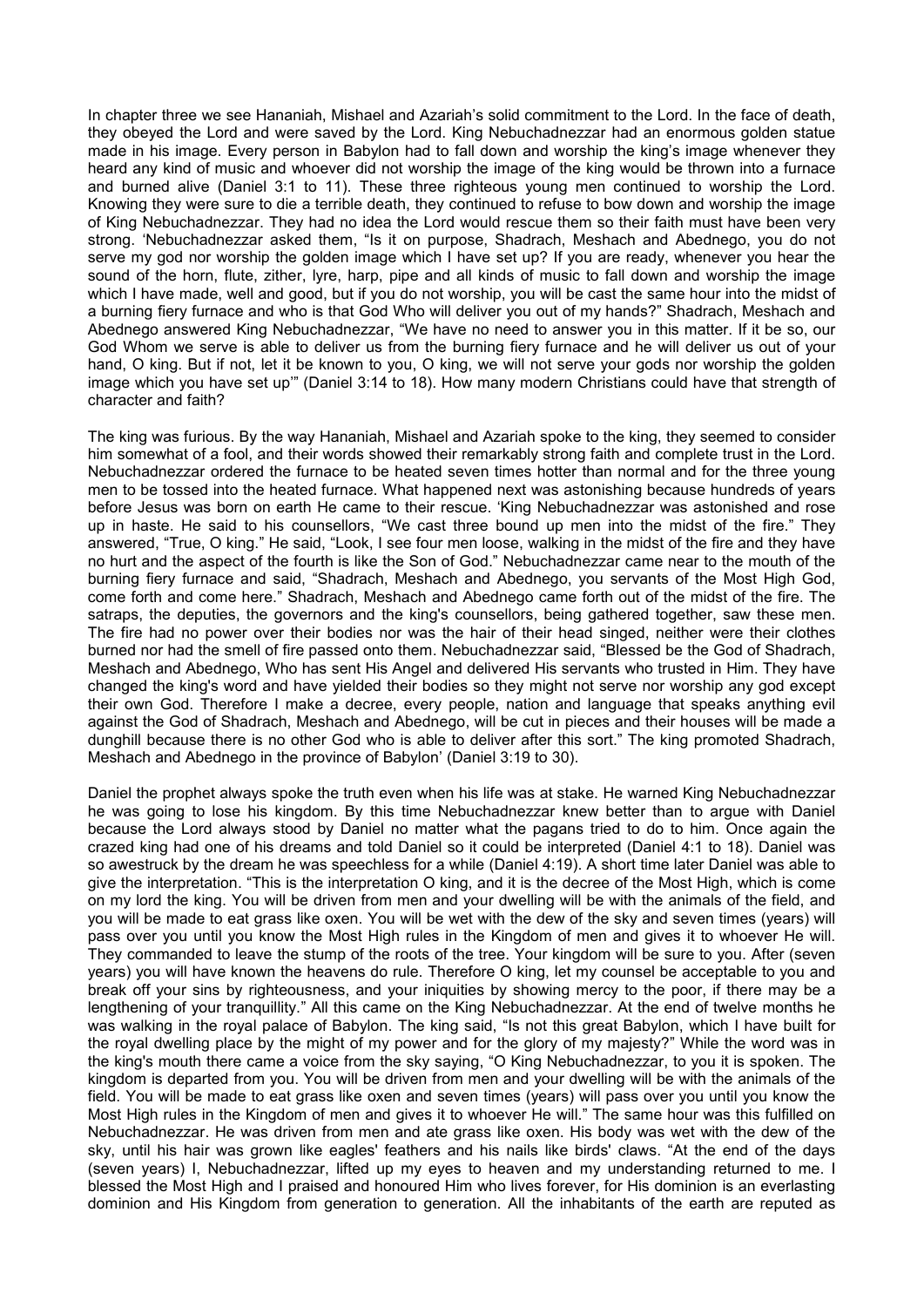nothing and He does according to His will in the Army of Heaven and among the inhabitants of the earth. None can stay His hand or tell Him,"What are You doing?" At the same time my understanding returned to me and the glory of my kingdom, my majesty and brightness returned to me. My counsellors and my lords sought me, I was established in my kingdom and excellent greatness was added to me. Now I, Nebuchadnezzar, praise, extol and honour the King of Heaven for all His works are Truth and His ways Justice. Those who walk in pride He is able to abase" (Daniel 4:24 to 37).

Belteshazzar was the pagan name given to Daniel by Ashpenaz (Daniel 1:7) and means 'Bel, preserve his life'. After the death of the Babylonian king Nebuchadnezzar, his wicked son Belshazzar (meaning Bel, protect the king) ruled in his place. Bel (also Baal) was one of Babylon's many false gods (Isaiah 46:1; Jeremiah 50:2). King Belshazzar's mother gave Daniel an amazing tribute. "There is a man in your kingdom in whom is the Spirit of the holy God ... an excellent spirit, knowledge, understanding, interpreting of dreams, showing of dark sentences and dissolving of doubts were found in the same Daniel" (Daniel 5:11 & 12). Another incident in Babylon revealed the hand of God on the lives of the Israelites in exile. That incident shocked and terrified the wicked king. 'Belshazzar the king made a great feast to a thousand of his lords and drank wine before the thousand. Belshazzar … commanded them to bring the golden and silver vessels which Nebuchadnezzar his father had taken out of the Temple in Jerusalem so the king and his lords, his wives and his concubines might drink from them. They brought the golden vessels that were taken out of the Temple of the house of God in Jerusalem … They drank wine and praised the gods of gold, silver, brass, iron, wood and stone. In the same hour came forth the fingers of a Man's hand that wrote (in Hebrew) over against the lampstand on the plaster of the wall of the king's palace. The king saw the part of the hand that wrote on the wall then the king's face was changed in him. His thoughts troubled him and the joints of his legs were loosened. His knees struck one against another … All of the king's wise men came in but they could not read the writing nor make known to the king the interpretation. King Belshazzar was greatly troubled and his face was changed in him. His lords were perplexed … Daniel was brought in before the king. The king asked Daniel, "Are you that Daniel who are of the children of the captivity of Judah whom my father the king brought out of Judah? I have heard of you, that the Spirit of the Gods is in you and that light and understanding and excellent wisdom are found in you … I have heard youcan give interpretations and dissolve doubts. If you can read the writing on the wall and make known to me its interpretation, you will be clothed with purple, have a chain of gold about your neck and will be the third ruler in the kingdom." Daniel answered the king, "Let your gifts be to yourself and give your rewards to another, nevertheless I will read the writing to the king and make known to him the interpretation … You Belshazzar, son of Nebuchadnezzar have not humbled your heart though you knew when your father was struck down those seven years, but have lifted up yourself against the Lord of Heaven and they have brought the vessels of His house before you so you and your lords, your wives and your concubines have drunk wine from them and

you have praised the gods of silver, gold, brass, iron, wood and stone, which cannot see, nor hear, nor know and the God in Whose hand your breath is, and Whose are all your ways, you have not glorified. The part of the Man's hand sent from before Him and this writing was inscribed … MENE, MENE, TEKEL, UPHARSIN. This is the interpretation of the writing. MENE; God has numbered your kingdom and brought it to an end. TEKEL; you are weighed in the balances and are found wanting. PERES; your kingdom is divided and given to the Medes and Persians." Daniel was clothed with purple, a chain of gold was about his neck and the king made a proclamation saying he would be the third ruler in the kingdom. That night Belshazzar the Chaldean king was slain. Darius the Mede received the kingdom being about sixty-two years old' (Daniel 5:1 to 31).

Daniel sought the Lord even when his life was in danger. There were some government leaders who were jealous of Daniel because he was so highly favoured and although they could not fault him, they came up with an idea that could see Daniel put to death. These jealous men tried to dupe the new King Darius into killing Daniel by having the prophet thrown into a lion's den but their scheme backfired spectacularly. Daniel was one of the presidents but because he was Jewish, the other government leaders wanted him out. 'It pleased King Darius to set over the kingdom one hundred twenty viceroys who would be throughout the whole kingdom, and over them three presidents of whom Daniel was one. These viceroys would give account to the presidents so the king would have no damage (over his reign). Daniel was distinguished above the presidents and the viceroys because an excellent spirit was in him and the king thought to set him over the whole realm. The presidents and the viceroys sought to find occasion against Daniel regarding the kingdom but they could find no occasion nor fault, because he was faithful, neither was there any error or fault found in him. These (jealous) men said, "We cannot find any occasion against this Daniel except we find it against him concerning the law of his God. The presidents and viceroys assembled together to the king and said thus to him, "King Darius, live forever. All the presidents of the kingdom, the deputies, the viceroys, the counsellors and the governors, have consulted together to establish a royal statute, and to make a strong interdict. Whoever will ask a petition of any god orman for thirty days except you, O king, will be cast into the den of lions. Now O king, establish the interdict and sign the writing so it not be changed, according to the law of the Medes and Persians which does not alter." King Darius signed the writing and the interdict' (Daniel 6:1 to 10).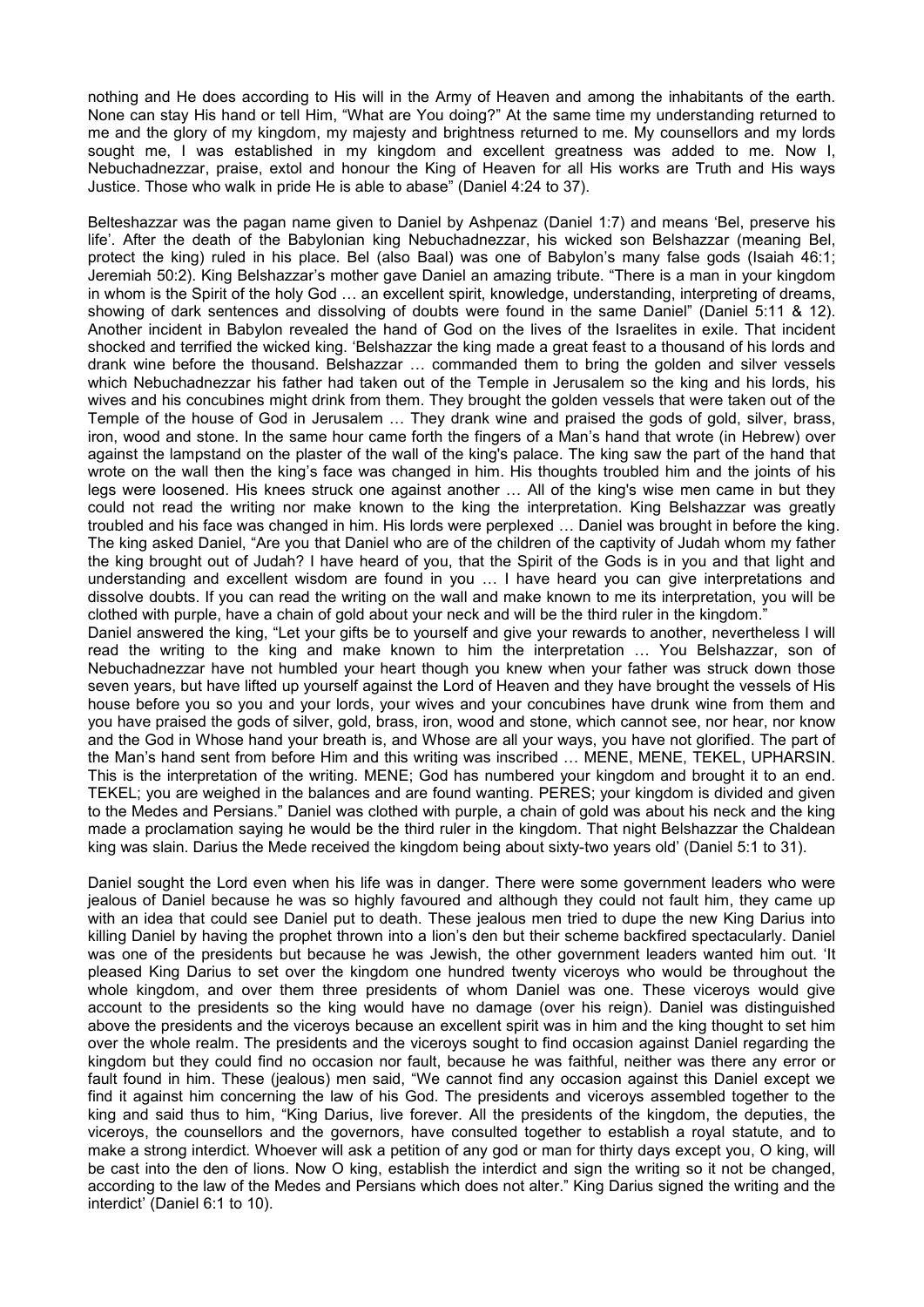Daniel would never agree to cease praying to the Lord even for a month so in full sight he disobeyed the interdict. Praying three times a day is not a Scriptural obligation but was deeply instilled into Jewish custom from ancient times. 'When Daniel knew the writing was signed, he went into his house. His windows were open in his chamber toward Jerusalem and he kneeled down three times a day and prayed, and gave thanks before his God as he did before. These men assembled together and found Daniel making petition and supplication before his God. They spoke to the king concerning the king's interdict. "You signed an interdict, every man who makes petition to any god or man within thirty days except to you O king, will be cast into the den of lions." King Darius answered, "This is true according to the law of the Medes and Persians which does not alter." They said, "That Daniel who is of the children of the captivity of Judah, does not regard you O king, nor the interdict you have signed but makes his petition three times a day." When the king heard these words he was very displeased and set his heart on Daniel to try to deliver him. He agonised over how to rescue Daniel until the going down of the sun. These men assembled together to the king and said, "Know O king, it is a law of the Medes and Persians, no interdict nor statute the king establishes may be changed." The king commanded and they cast Daniel into the den of lions. The king said to Daniel, "Your God Whom you serve continually, He will deliver you." A stone was laid on the mouth of the den and the king sealed it with his own signet and with the signet of his lords so nothing might be changed concerning Daniel. The king went to his palace and passed the night fasting, neither were instruments of music brought before him. His sleep fled from him. The king arose very early in the morning and went in haste to the den of lions. When he came near to the den to Daniel, he cried to Daniel with a lamentable voice, "Daniel, servant of the living God, is your God Whom you serve continually, able to deliver you from the lions?" (Daniel 6:11 to 20). The faith shown by Darius was confirmed. Amazingly, Daniel called out from deep inside the den. "O king, live forever. My God has sent His Angel and has shut the lions' mouths. They have not hurt me because before God innocence was found in me and also before you O king, have I done no hurt." The king was exceeding glad and commanded they should take Daniel up out of the den. So Daniel was taken up out of the den and no manner of hurt was found on him because he had trusted in his God. The king commanded and they brought those men who had accused Daniel, and they were cast into the den of lions with their wives and children. The (starving) lions had the mastery of them and broke all their bones in pieces before they landed on the bottom of the den. King Darius wrote to all the peoples, nations and languages who dwell in all the (known) earth, "Peace be multiplied to you. I make a decree, in all the dominion of my kingdom men tremble and fear before the God of Daniel, for He is the living God and steadfast forever. His kingdom will never be destroyed and His dominion will be even to the end. He delivers and rescues and He works signs and wonders in heaven and on earth, Who has delivered Daniel from the power of the lions." Daniel prospered in the reign of Darius the Mede and in the reign of Cyrus the Persian' (Daniel 6:21 to 28).

Daniel was a man of God and we can all learn from his example. He did remarkable things like interpreting dreams and visions, interpreting God's handwriting on the wall but he never took any credit, refused to take bribes or listen to flattery, always referring back to the Lord. Daniel and his friends showed purity of character, righteousness and a decisive commitment to follow the Lord in all circumstances regardless of the danger they faced. Daniel prayed in a deep, spiritual way. Every circumstance that came his way was taken to the Lord in prayer. It is clear Daniel read the Scriptures because he realised the Jewish exile to Babylon was to end after seventy years (Jeremiah 25:11 & 12 and 29:10) and he responded with prayer and repentance (Daniel 9:3 to 19). By this time Daniel would have been about eighty or ninety years old. He was a young man when he was forced into exile and seventy years had passed. Daniel's prayer began with acknowledging the greatness of God then continued with confessing sin on behalf of Israel the nation and named the sins. He did not shy away from accepting responsibility for the sins of his nation. He used the phrase, "Shame of face." He was voicing the shame he felt because the Israelites sinned against the Lord of Glory. Daniel expressed the righteousness of God several times. He knew the disaster of the exile was due to the judgement of God because of idolatry and the other sins of Israel. Daniel finally petitioned the Lord to restore Jerusalem and to forgive the Jewish people (Daniel 9:19). When the seventy years of exile were fulfilled, thousands of Jewish people began the journey back to Israel.Ezra moved to Jerusalem in the year 458 BC. We need to study the Books of Ezra and Nehemiah to gain knowledge of the Jew's return to Jerusalem and the rebuilding of the Temple.

Daniel was indeed a holy prophet. God through the Messenger angel Gabriel gave Daniel information regarding the first coming of the Messiah Jesus that no other prophet was given in such a graphic way with the exact timing for when the prophecies would be fulfilled and when Jesus would come to earth and die as our Messiah (Daniel 9:21 to 27). This long prophecy was authenticated by Jesus (Matthew 24:15). By understanding what was written in the Book of Daniel, some Jewish people living in Israel when Jesus was born were able to recognise the Messiah and worship the Lord for the miraculous event because they were actually waiting for Him. The information they had came from Daniel. 'Behold, there was a man in Jerusalem whose name was Simeon. This man was righteous and devout, looking for the Consolation of Israel and the Holy Spirit was on him. It had been revealed to him by the Holy Spirit, he would not see death before he had